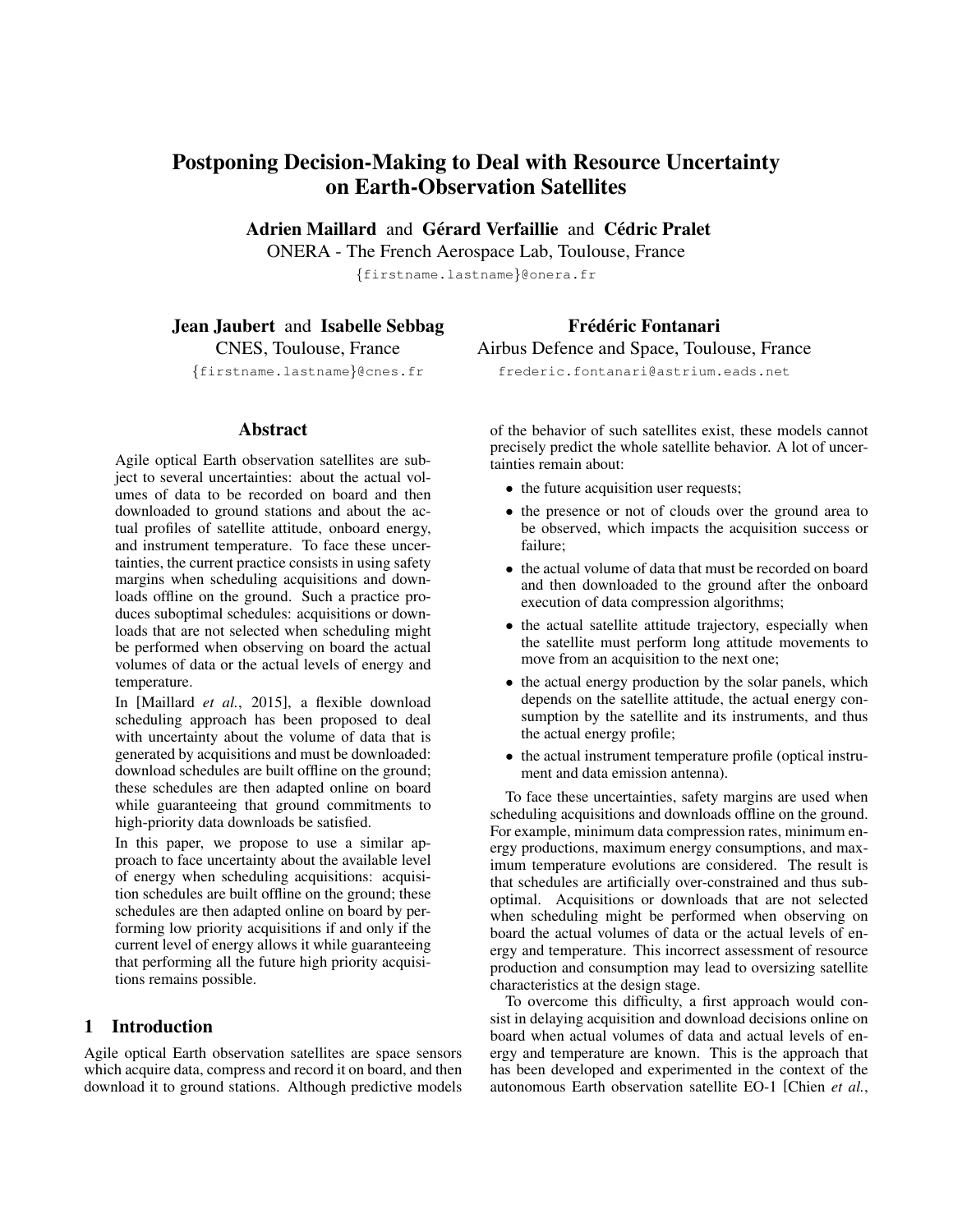2004]. Its main drawbacks are that acquisition and download scheduling is a computationally complex task, that computing resources available on board a spacecraft are very limited, and that time for online decision-making is limited too.

This is why an intermediate approach has been proposed in [Maillard *et al.*, 2015] to perform data download scheduling under uncertainty about the volumes of data to be downloaded. Flexible download schedules are produced on the ground when volumes are uncertain, together with commitments to high-priority data downloads. These schedules are then adapted on board when exact volumes are known. The onboard adaptation process guarantees that ground commitments to high-priority downloads be satisfied, but guarantees nothing about low-priority downloads. It tries only to perform the latter as well as possible. With such an approach, the onboard adaptation process remains computationally light and the main computing effort is supported by the ground.

In this paper, we present a similar approach that has been developed to perform acquisition scheduling under uncertainty about energy. Flexible acquisition schedules are produced on the ground when energy levels are uncertain, together with commitments to high priority acquisitions. The onboard adaptation process guarantees that ground commitments to high-priority acquisitions be satisfied: they will be performed exactly as foreseen in the ground schedule. However, it guarantees nothing about low-priority acquisitions: each of them will be performed if and only if the current level of energy allows it and allows all the future high-priority acquisitions to be performed as well.

In Section 2, we present some facts about the physical space and ground system we consider that are useful to understand the acquisition and download scheduling problem and the approaches that can be proposed to handle it. In Section 3, we describe the current approach where all the decisions are made offline on the ground. Then, in Section 4, we present the flexible approach we propose where decisions are shared between ground (offline) and onboard (online). Section 5 presents the experimental results that have been obtained when comparing both approaches and Section 7 concludes with some proposals aiming at improving the flexible approach and at generalizing it beyond this specific space application.

## 2 Some useful facts about the space and ground system

The context of our work is a post-Pleiades project whose objective is to improve the currently operational French Pleiades Earth observation system in terms of imaging capacity, quality, and cost. We retain the main assumptions of this project.

User requests At any moment, users may emit observation requests. An (elementary) observation request is made of an emitting user, a priority level, a target ground area, and some observation constraints: observation period, maximum observation angle, minimum image quality. . . Only two priority levels are considered: high and low levels. High-priority requests are generally emitted by defense users, but may be emitted by civil users in case of catastrophic events, such as natural disasters.

Data acquisition Data is acquired by the unique optical observation instrument which is body-mounted on the satellite and more precisely by the detector line it includes. A given ground area is thus acquired by scanning it. Scanning a given ground area takes some time and requires the satellite attitude to be permanently controlled to take into account the movement of the satellite along its orbit, the rotation of Earth on itself, and the required scanning. The satellite attitude is controlled by gyroscopic actuators which allow the satellite to move very quickly around its gravity center, along the roll, pitch, and yaw axes, while moving along its orbit. Gyroscopic actuators are used during acquisition, but also between acquisitions to move from the acquisition of an area to the acquisition of the next one. As a consequence, if we consider an acquisition schedule, that is a sequence of acquisitions, we must first check whether or not it is kinematically feasible, that is whether or not the attitude trajectory it requires is feasible, taking into account actuator limitations (maximum angle, maximum speed and acceleration . . . ). We must also check whether or not the detector line may be damaged by the sunlight (dazzling of the observation instrument due to an insufficient angle between the satellite observation and Sun directions). Producing a satellite attitude trajectory and checking it is computationally time-consuming.

Data recording Data generated by acquisition is compressed and then recorded on board in a mass memory whose size is limited. The actual compression rate depends on acquired data and is unpredictable.

Data downloading Recorded data is downloaded to ground data reception stations within station visibility windows. Data downloading uses an orientable emission antenna. To download data towards a given station, the antenna must be permanently trained on it. This requires the antenna to be permanently controlled to take into account the movement of the satellite along its orbit and around its gravity center, the rotation of Earth on itself, and the required training. The antenna must be also controlled to move from a station to a next one. All the constraints that must be verified by a download schedule, that is a sequence of downloads, are precisely described in [Maillard *et al.*, 2015].

Instrument switching To save energy, to keep their temperature below a given threshold, and to maximize their lifetime, the acquisition and download instruments (optical observation instrument and data emission antenna) are not maintained permanently active. Each of them has three modes: ON, standby (SDBY), and OFF, in a decreasing order of energy consumption. Each instrument is maintained ON only when necessary: effective acquisition or download. Between acquisitions or downloads, it is maintained in the SDBY mode if and only if the duration between the two successive acquisitions or downloads is less than or equal to a given threshold. Otherwise it is maintained OFF.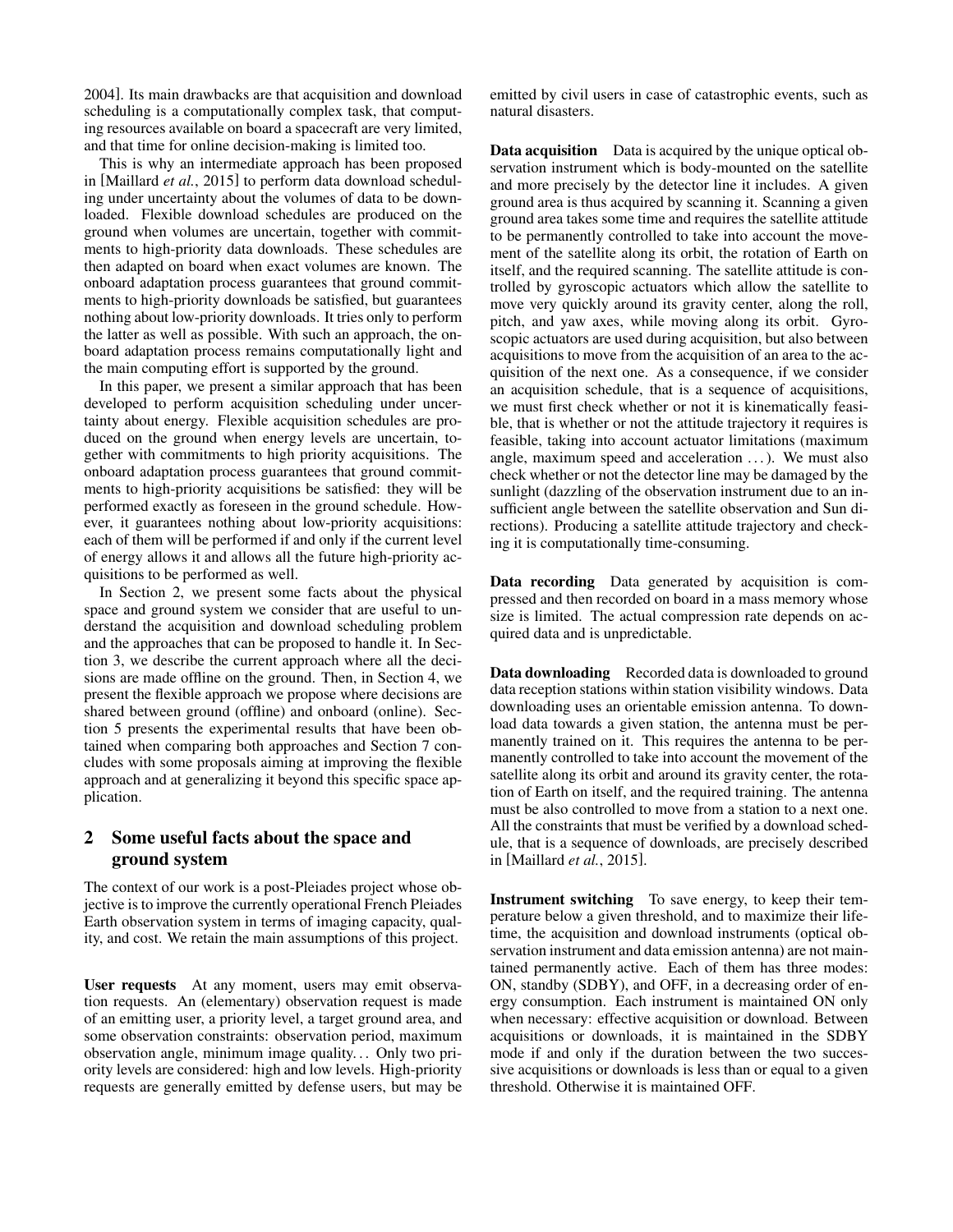

Figure 1: Typical energy profile.

Instrument temperature If we consider an acquisition and download schedule, including the associated instrument switching plan, we can build an approximation of the associated temperature profile of each instrument and check whether or not its temperature is always lower than or equal to the maximum acceptable level. Important margins are used in that domain because it is very difficult to model thermal interactions between the platform and the instruments.

Energy production and consumption Energy is consumed by the satellite platform, and by the acquisition and download instruments according to their current mode (ON, SDBY, or OFF). It is produced by solar panels which are body-mounted on the satellite. Because the satellite orbit is quasi-polar, low-altitude, and helio-synchronous, it alternates day and night periods (eclipse of the Sun by the Earth during night periods). Energy production is only possible during day periods and, within these periods, it depends on the satellite attitude trajectory. Produced energy is stored in batteries whose capacity is limited. See in Fig. 1 a typical energy profile. Emax is the maximum feasible energy level, equal to the battery capacity: the energy level cannot be greater than  $Emax$ .  $Emin$  is the minimum acceptable energy level: the energy level must not be lower than Emin. If we consider an acquisition and download schedule, including the associated instrument switching plan, we can build the associated energy profile and check whether or not the energy level is always greater than or equal to  $Emin$ .

Ground satellite control stations Ground control stations differ from data reception stations. They are used to send to the satellite acquisition and download schedules to be executed and to receive execution reports.

## 3 The current acquisition and download scheduling approach

The current approach consists in building offline on the ground an acquisition and download schedule, with precise activity start and end times, which verifies all the constraints related to satellite attitude, to acquisition and download, and to onboard energy, memory, and temperature. This schedule is then downloaded to the satellite using a ground control station visibility window and executed by the satellite without any change.

| accepted                                      | $\sim 14\%$ |
|-----------------------------------------------|-------------|
| rejected - kinematic conflicts                | $\sim 51\%$ |
| rejected - energy high-level constraints      | $\sim 25\%$ |
| rejected - temperature high-level constraints | $\sim 9\%$  |
| rejected - other constraints                  | $\sim$ 1%   |
|                                               |             |

Table 1: Causes of acquisition rejection in the planning process. Evaluation on 6 one-day scenarios from Pléiades satellites. The number of candidate acquisitions varies from 1416 to 2560.

The acquisition and download schedule building process is illustrated in Fig. 2. At the highest level, an acquisition schedule and then a download schedule are proposed, taking into account user request priorities and high-level aggregated constraints such as no more acquisition time than a given threshold over each satellite revolution or each set of consecutive satellite revolutions. The proposed schedules are then checked according to all the constraints. In case of any constraint violation, they are modified by removing for example some acquisitions or downloads. The process continues until a schedule that satisfies all the constraints is found. This process terminates because an empty schedule (no acquisition and no download) is always feasible if we assume a nominal satellite state and behavior.

To be sure that the proposed schedule is really executable by the satellite in spite of the numerous uncertainties described in Sect. 1, safety margins are used when checking constraints. For example, the expected energy production and consumption rates are replaced by minimum production and maximum consumption rates, resulting in harder constraints. These margins are used in high-level constraints. In Tab. 1, we can see that the proportion of accepted acquisitions over an initial pool of acquisitions is low (about  $14\%$ ). Among the causes of rejection, about 34% are due to energy and temperature high-level constraints. This motivates a more flexible decision-making approach to deal with these constraints.

## 4 A flexible approach for acquisition scheduling

### 4.1 Some preliminary design choices

A first approach would be to compute a schedule with little uncertainty when a snapshot of the satellite state is downloaded onto the ground during control station visibility windows. Unfortunately, the scheduling process takes too much time and the final schedule is often verified by a human operator before being sent. The visibility windows would have to be bigger for that approach to work.

In [Maillard *et al.*, 2015], a flexible download scheduling approach has been proposed to deal with uncertainty about the volume of data that is generated by acquisitions and must be downloaded. Roughly speaking, this approach replaces the ground checking of the download and memory constraints by a lighter checking which considers only high priority downloads. For low-priority downloads, decision is delayed online on board and allows the ground download schedule to be modified while guaranteeing ground commitments to high-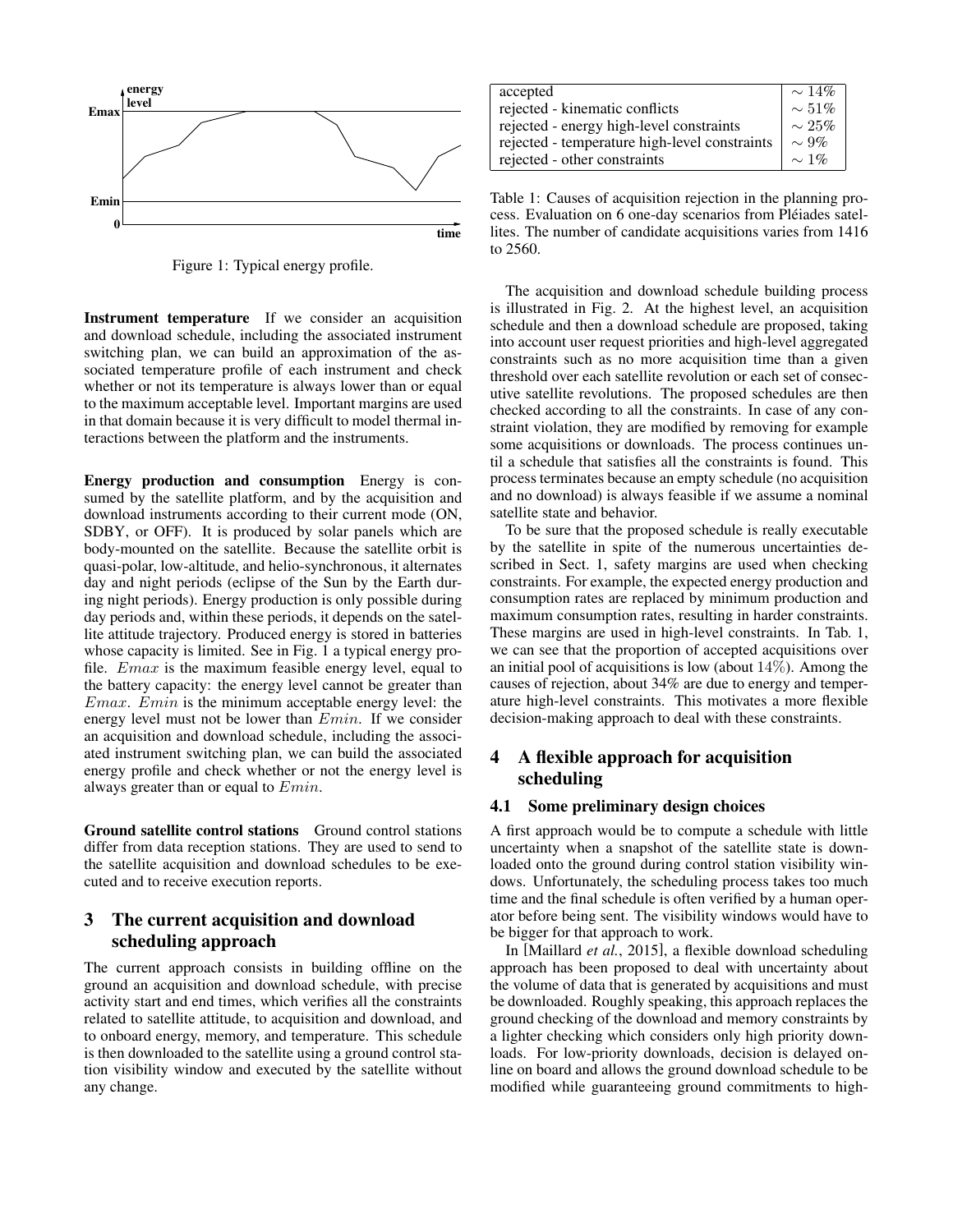

Figure 2: High-level view of the acquisition and download schedule building process.

priority downloads.

Our objective is to extend such an approach by proposing a flexible acquisition scheduling approach to deal with uncertainty about energy production and consumption. Whereas we focus on energy in this paper, the same approach may be applied to temperature. Roughly speaking, this approach would replace the ground checking of the energy constraints by a lighter checking which considers only high-priority acquisitions. For low priority acquisitions, decision would be delayed online on board.

However, acquisition scheduling is far more complex than download scheduling, mainly because of the satellite attitude trajectories to be built and checked. Space engineers consider that it would not be feasible to compute or modify such trajectories online on board, mainly due to the very limited resources on board the satellite (from 1000 to 10000 times less than on a classical ground computer).

In such conditions, we choose not to modify on board the acquisition schedule that has been built on the ground. The only freedom we grant the onboard software is the ability, for any low priority observation in the ground acquisition schedule, to perform it or not. If the onboard software chooses to perform it, the observation instrument must be set ON. If it chooses not to perform it, the observation instrument is set in the SDBY or OFF mode according to the duration between

the current acquisition and the next one in the ground schedule: SDBY mode when this duration is less than or equal to a given threshold, and OFF mode otherwise. Both modes allow energy to be saved.

In the following two sections (Sect 4.2 and 4.3) we explain how flexible acquisition schedules can be built on the ground and then executed on board.

#### 4.2 Building a flexible acquisition schedule on the ground

| Algorithm 1: Backward computing of required energy                                 |  |  |  |  |  |
|------------------------------------------------------------------------------------|--|--|--|--|--|
| levels                                                                             |  |  |  |  |  |
| 1 Flexible-energy-checking $\left(Seq, EnHs, REnHe\right)$                         |  |  |  |  |  |
| begin<br>$\overline{2}$                                                            |  |  |  |  |  |
| $N \leftarrow  Seq $ ;<br>3                                                        |  |  |  |  |  |
| $\vert$ Ren <sub>N</sub> $\leftarrow$ REnHe;<br>$\overline{\mathbf{4}}$            |  |  |  |  |  |
| $i \leftarrow N$<br>5                                                              |  |  |  |  |  |
| <b>for</b> $i = N - 1$ to 1 <b>do</b><br>6                                         |  |  |  |  |  |
| $\langle Fea_i, Ren_i \rangle \leftarrow$<br>7                                     |  |  |  |  |  |
| Required-energy-computing $(i, j)$ ;                                               |  |  |  |  |  |
| <b>if</b> $Fea_i = failure$ <b>then return</b> $\langle failure, i \rangle$ ;<br>8 |  |  |  |  |  |
| <b>if</b> $Pr_i = high$ then<br>9                                                  |  |  |  |  |  |
| $\vert j \leftarrow i;$<br>10                                                      |  |  |  |  |  |
| else<br>11                                                                         |  |  |  |  |  |
| $Mo_i \leftarrow$ Not-performed-mode( <i>i</i> );<br>12                            |  |  |  |  |  |
| if $Ren_1 > EnHs$ then<br>13                                                       |  |  |  |  |  |
| <b>return</b> $\langle failure, 0 \rangle$ ;<br>14                                 |  |  |  |  |  |
| else<br>15                                                                         |  |  |  |  |  |
| <b>return</b> $\langle success, 0 \rangle$ ;<br>16                                 |  |  |  |  |  |
|                                                                                    |  |  |  |  |  |

A flexible acquisition schedule is a classical acquisition schedule, that is a sequence Seq of acquisitions, where a required level of energy is associated with each acquisition. The required level of energy associated with an acquisition  $i \in \text{Seq}$  is the minimum level of energy that is necessary to perform  $i$  and all the mandatory activities that follow  $i$ , that is all the high-priority acquisitions that follow  $i$  in  $Seq$  and all the future required activities such as downloads. This approach and the algorithms could be extended to more than two priority levels. For a given acquisition  $a$ , we would compute a required level of energy such that all future observations of higher priority can be acquired. For the sake of clarity, we consider only two priority levels here.

Because the download schedule is also flexible, we do not exactly know what will be actually downloaded (other than the certainty that high-priority downloads will be executed). To overcome this difficulty, we make a pessimistic assumption: all the download windows or at least those used to download high-priority acquisitions will be completely used; hence, the antenna will be maintained ON over these windows and SDBY or OFF between these windows, according to the rules presented in Par. Instrument switching of Sect.2.

Required levels of energy can be efficiently computed by a backward procedure which browses the sequence Seq of acquisitions from the last to the first. The pseudo-code of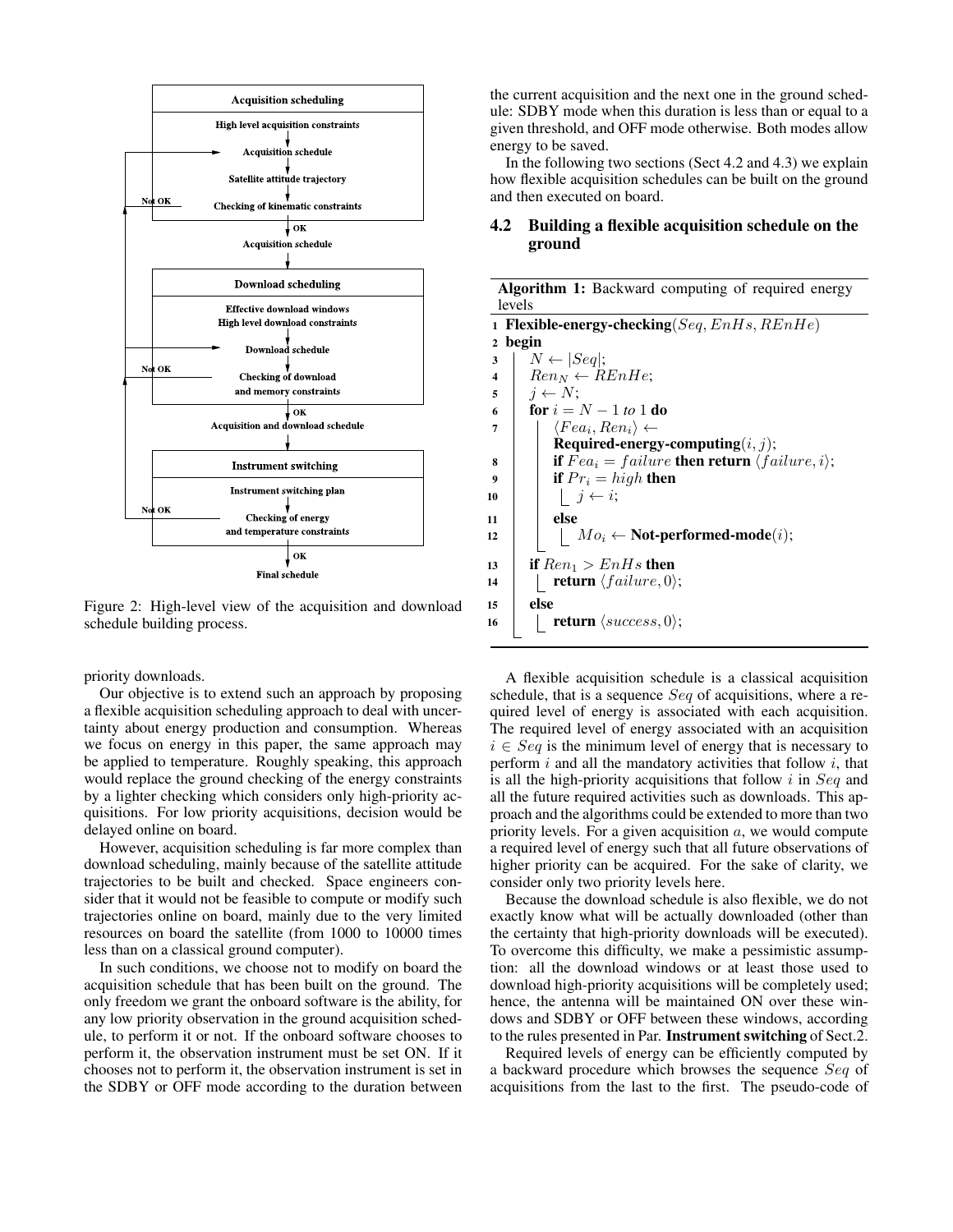this procedure is given in Algorithm 1 (Function Flexibleenergy-checking). Its input is made of three elements:

- a sequence  $Seq$  of acquisitions over a temporal horizon  $[Hs, He]$  at which we add two fictive acquisitions at the beginning and the end of the horizon  $(Hs)$  and  $He$ ), whose duration is null and priority is high; acquisitions in Seq, including the two fictive ones, are numbered from 1 to  $|Seq|$ ; an observation instrument switching plan can be deduced from the sequence Seq by following the rules presented in Par. Instrument switching of Sect.2;
- a level  $EnHs$  of energy at the beginning  $Hs$  of the horizon;
- a required level  $REnHe$  of energy at the end  $He$  of the horizon.

With each acquisition  $i$  in  $Seq$  are associated four parameters:

- its priority  $Pr_i$ , either high or low;
- its starting time  $St_i$ ;
- its mode  $Mo_i$ , initialized at ON, but possibly modified by the algorithm;
- its required level of energy  $Ren_i$ , computed by the algorithm.

An execution of Algorithm 1 is presented in Fig 3. A subset of the sequence of acquisitions is represented from Acq. 4 to Acq. 9. High (resp. low) priority acquisitions are represented by bold (resp. thin) rectangles. For example Acq. 8 is of high-priority and Acq. 9 of low priority. The associated observation instrument switching plan is represented with segments of large (resp. intermediate and small) width for ON (resp. SDBY and OFF) modes. For example, the instrument is maintained in the SDBY mode between Acq. 7 and Acq. 8, but in the OFF mode between Acq. 8 and Acq. 9.

At step 1, we assume that the required level of energy at the beginning of Acq. 8 (of high priority) has been already computed and we compute the required level at the beginning of Acq. 7 (of low priority), assuming the execution of Acqs. 7 and 8 (line 7 of Algorithm 1). A failure is returned when a failure occurs while computing (unfeasible acquisition; line 8). Then, at step 2, we compute the required level at the beginning of Acq. 6 (of low priority), assuming the execution of Acqs. 6 and 8, but not of Acq. 7 which is of low priority and thus not mandatory (the mode of Acq. 7 is set to SDBY; line 12). The same way, at step 3, we compute the required level at the beginning of Acq. 5 (of high priority), assuming the execution of Acqs. 5 and 8, but not of Acqs. 6 and 7 (the mode of Acq. 6 is set to OFF). Because Acq. 5 is of high priority its required level of energy can be used as a reference level to compute required levels for the previous acquisitions (line 10). This is what is done at step 4 where we compute the required level at the beginning of Acq. 4 (of low priority), assuming the execution of Acqs. 4 and 5. When reaching the beginning of the planning horizon, a failure is returned when the required level of energy is greater than the initial level (unfeasible schedule; line 14). Otherwise, a success is returned.

Algorithm 2: Backward computing of required energy levels

|                         | 1 Required-energy-computing $(i, j)$                         |  |  |  |  |  |  |
|-------------------------|--------------------------------------------------------------|--|--|--|--|--|--|
| 2 begin                 |                                                              |  |  |  |  |  |  |
| 3                       | $ren \leftarrow Ren_j;$                                      |  |  |  |  |  |  |
| $\overline{\mathbf{4}}$ | $t \leftarrow St_j;$                                         |  |  |  |  |  |  |
| $\sqrt{5}$              | while $t > St_i$ do                                          |  |  |  |  |  |  |
| 6                       | $ren \leftarrow \max(Emin, ren - Power(t) \cdot \Delta t);$  |  |  |  |  |  |  |
| 7                       | if $ren > Emax$ then return $\langle failure, ren \rangle$ ; |  |  |  |  |  |  |
| 8                       | $t \leftarrow t - \Delta t;$                                 |  |  |  |  |  |  |
| 9                       | <b>return</b> $\langle success, ren \rangle$ ;               |  |  |  |  |  |  |

Function Not-performed-mode returns the mode (SDBY or OFF) that has been initially planned just after Acq.  $i$ : we assume that, if  $i$  is not performed, the observation instrument will be set in that mode from the beginning of Acq.  $i$  in order to save energy.

Function Required-energy-computing computes the required level of energy at the beginning of Acq.  $i$  assuming that the required level of energy at the beginning of Acq.  $j$  (of high priority) has been already computed. Such a computation is performed backward step-by-step from the beginning of Acq.  $j$  to the beginning of Acq.  $i$ . It must be performed step-by-step because the production and consumption of energy are variable. The production depends on the fact that the satellite is in eclipse or not and, if is not in eclipse, on the satellite attitude. The consumption depends on the mode of the instruments (observation instrument and emission antenna) which may be ON, SDBY, or OFF. We assume a step of length  $\Delta t$ , small enough to consider that energy production and consumption are constant over any interval of length ∆t.

The pseudo-code of this function is given in Algorithm 2. At each step, the required level of energy at time  $t - \Delta t$  is computed from the required level of energy at time  $t$  already computed. Function Power returns the power produced between  $t - \Delta t$  and t (assumed to be constant). This power takes into account the production of the solar panels and the consumption of the observation instrument, of the emission antenna, and of the satellite platform. Hence, it may be positive or negative.

The forward evolution of the energy level en on board the satellite from  $t - \Delta t$  to t is given by Eq. 1, where we assume that  $Emin \leq en(t - \Delta t) \leq Emax$ :

$$
en(t) = \min(Emax, en(t - \Delta t) + \text{Power}(t) \cdot \Delta t)
$$
 (1)

This equation takes into account that the energy level cannot be greater than  $Emax$ . A failure occurs when the energy level is lower than Emin (unacceptable level).

From this forward equation, it is possible to deduce an equation which gives the backward evolution of the required level of energy ren on board the satellite from  $t$  to  $t - \Delta t$ . If we assume that  $Emin \leq ren(t) \leq Emax$ :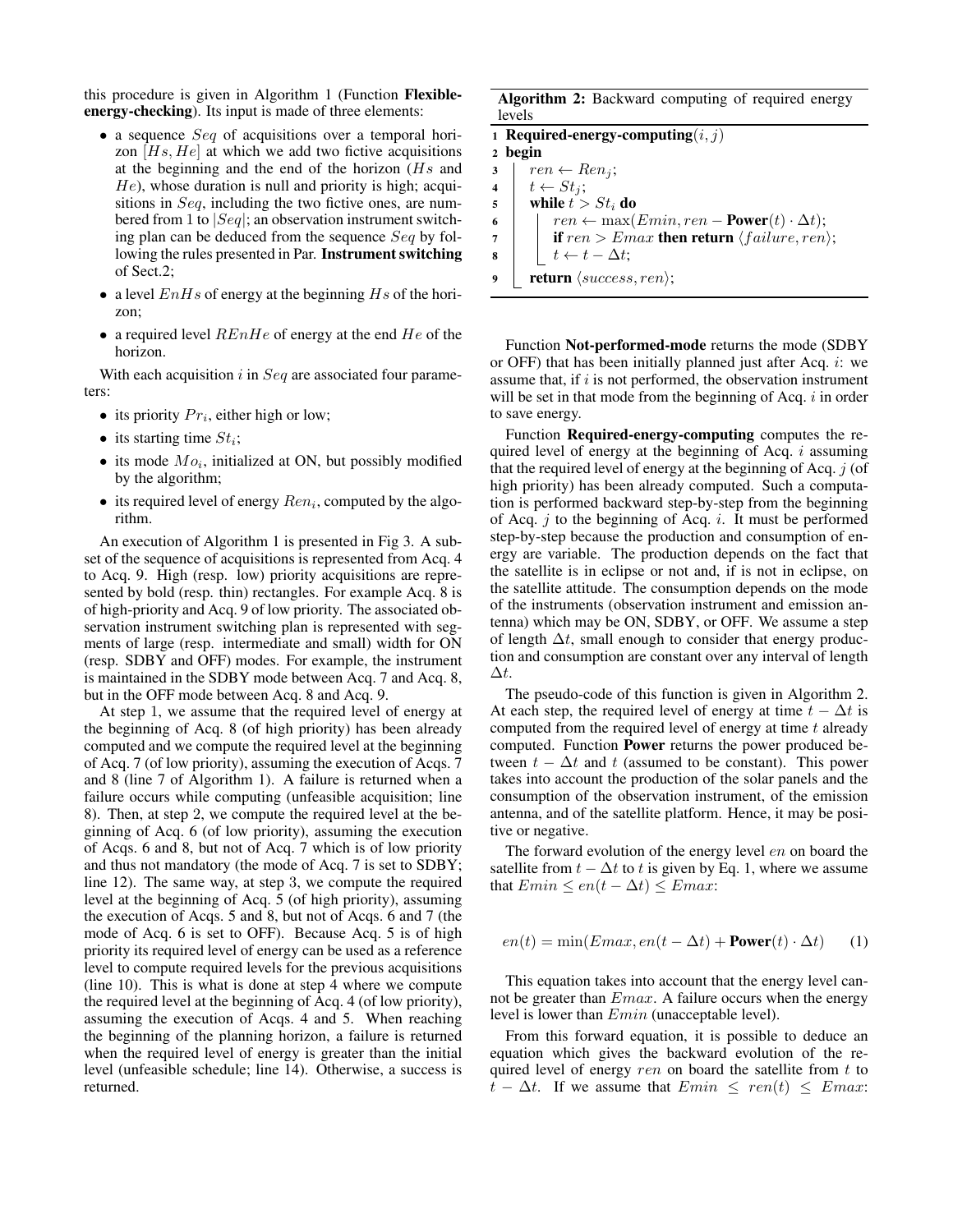

Figure 3: Illustration of the backward procedure used to compute required levels of energy.

$$
ren(t - \Delta t) = \min(e \mid (\min(Emax, e + \text{Power}(t) \cdot \Delta t))
$$
  
\n
$$
\geq ren(t)) \land (e \geq Emin)
$$
  
\n
$$
= \min(e \mid (Emax \geq ren(t))
$$
  
\n
$$
\land (e + \text{Power}(t) \cdot \Delta t \geq ren(t))
$$
  
\n
$$
\land (e \geq Emin)
$$
  
\n
$$
= \min(e \mid (e \geq ren(t) - \text{Power}(t) \cdot \Delta t)
$$
  
\n
$$
\land (e \geq Emin) \qquad (2)
$$
  
\n
$$
= \max(Emin, ren(t) - \text{Power}(t) \cdot \Delta t)
$$

Eq. 2 is used at line 6 of Algorithm 2. A failure is returned when the required energy level is greater than  $Emax$  (unsatisfiable requirement; line 7).

#### 4.3 Executing a flexible acquisition schedule on board

On board, all high-priority acquisitions are executed. Before each low-priority acquisition  $i$ , if the current level of energy is greater than or equal to the required level of energy  $Ren_i$ computed on the ground, acquisition  $i$  is executed. Otherwise the observation instrument is put into the mode (SDBYor OFF) that has been initially planned just after acquisition  $i$ in order to save energy.

#### 5 Experiments

#### 5.1 Approaches to be compared

To assess the positive impact of sharing decision-making between ground and onboard planning, we implemented and compared the following three approaches into a satellite simulator already equipped with various download scheduling methods and algorithms:

1. planning on the ground with coarse energy checking (GroundCoarse): acquisition planning is performed on the ground with an algorithm which verifies highlevel constraints limiting the acquisition duration over each orbit to indirectly enforce energy constraints. If the schedule is inconsistent with these constraints, the least valuable acquisitions are removed and the process is started again. On board, the plan is executed without any change. This method is close to the currently operational method.

- 2. planning on the ground with fine energy checking (GroundFine): acquisition planning is performed on the ground with an algorithm which simulates the execution of the schedule step-by-step with maximum power consumption and minimum power production for all acquisitions (high and low-priority). During simulation, when the onboard level of energy is strictly lower than Emin, acquisitions are removed from the plan and the process is started again. On board, the plan is executed without any change.
- 3. planning shared between ground and onboard (Flexible): acquisition planning is performed on the ground with an algorithm which computes backward, for all low-priority acquisitions, the level of energy that is required to perform all the future high-priority acquisitions (see Algorithm 1). During backward computing, if the required level of energy is greater than Emax, acquisitions are removed from the plan and the process is started again. On board, low-priority acquisitions are executed if and only if the current level of energy is greater than the required level computed on the ground.

#### 5.2 Scenarios

We used one realistic scenario produced by Airbus Defence and Space. This scenario covers one day. It involves 5 users, 2 priority levels (high and low), 3 ground reception stations, 20 visibility windows, and 1364 acquisitions (247 high-priority acquisitions and 1117 low-priority acquisitions).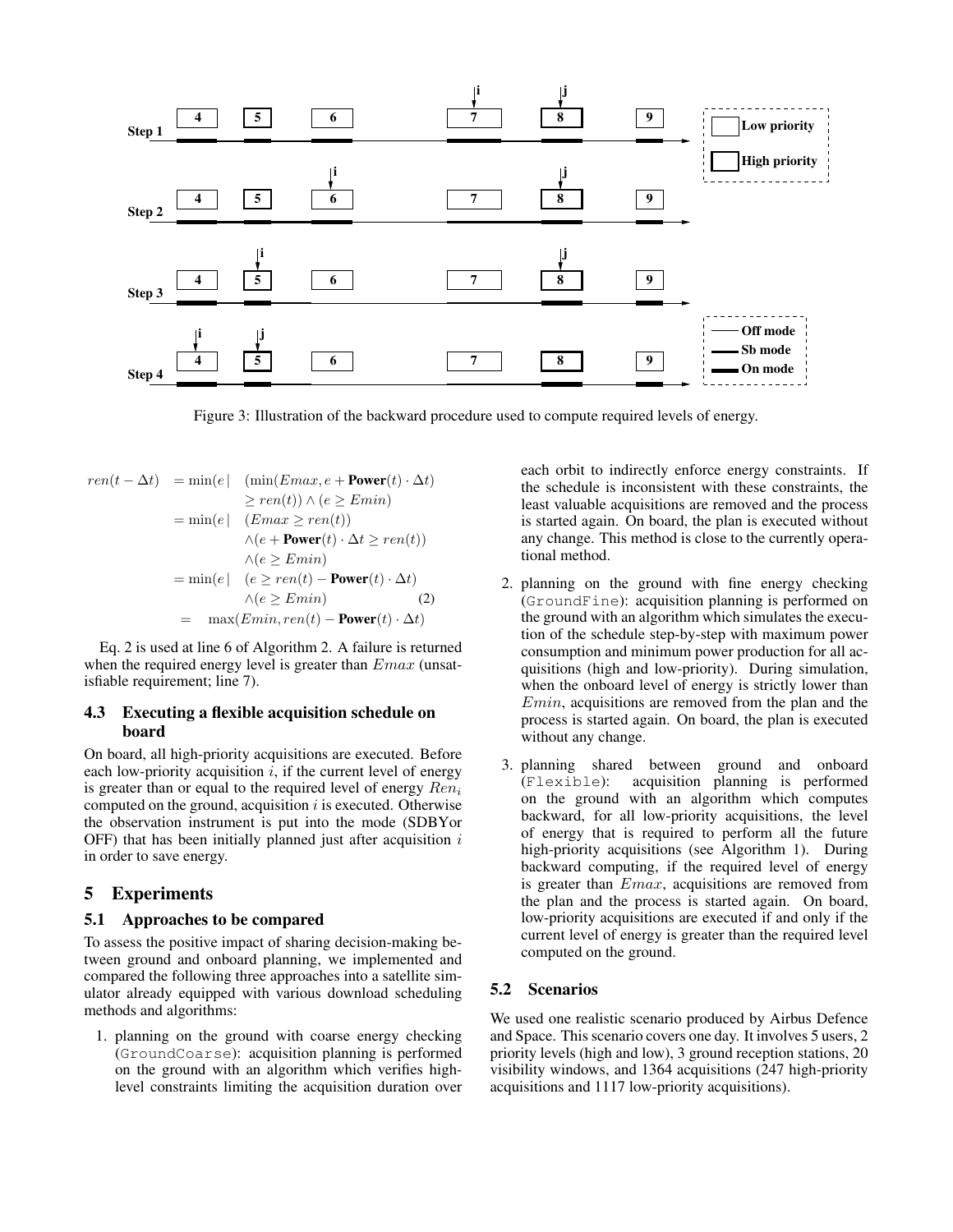Uncertainties During day periods, power production depends on the satellite attitude. This attitude  $att(t)$  at time t is subject to errors  $\epsilon(t) \in \mathbb{R}^2$  on pitch and roll angles. Let  $\overline{att(t)}$  be the worst attitude at time t regarding the angle with the optimal attitude  $h\hat{p}Att(t)$  where solar panels are directed towards the Sun:

$$
\overline{att(t)} = \underset{\|a - att(t)\| \le \epsilon(t)}{\arg \max} (angle(a, hpAtt(t))) \tag{3}
$$

The minimum power production  $P p(t)$  at time t is given by the following equation:

$$
\underline{Pp(t)} = \max(0, P_{sun} \cdot \cos(\text{angle}(\overline{att(t)}, \text{hpAtt}(t)))) \tag{4}
$$

We also consider that power consumptions by the platform, the observation instrument and the emission antenna are uncertain. We evaluated the same scenario with three uncertainty hypotheses: maximum consumptions 10%, 20%, or 30% higher than the nominal consumptions.

#### 5.3 Results and discussion

| Priority | Uncertainty | GroundCoarse | GroundFine | Flexible |
|----------|-------------|--------------|------------|----------|
|          | $10\%$      | 247          | 247        | 247      |
| High     | 20%         | 247          | 247        | 247      |
|          | 30%         | 247          | 247        | 247      |
|          | 10%         | 976          | 1053       | 1086     |
| Low      | 20%         | 938          | 1010       | 1061     |
|          | 30%         | 898          | 927        | 1040     |

Table 2: Number of acquisitions that are really executed.

We measured only the number of executed acquisitions. In Tab. 2, we see that whatever the approach, all the highpriority acquisitions are executed. Concerning the lowpriority acquisitions, we can see that the Flexible approach allows the highest number of low-priority acquisitions to be executed. Without any surprise the GroundFine approach which simulates finely the energy profile is more effective and allows more low-priority acquisitions to be executed than the GroundCoarse approach which enforces stronger high-level constraints.

Fig. 4 shows the onboard energy levels during a 24-hour scenario from different perspectives. The GroundFine method computes a first predicted energy profile (dotted line on the figure) based on worst energy consumptions and productions. A procedure then removes acquisitions until this profile does not go under  $Emin$ , that is 85% in this case. We see that the predicted and real profiles produced by the Flexible approach are quite close at the beginning and at the end of the day because acquisition and download activities mainly occur between 6am and 6pm in this scenario.

Coupling with the data download planning The acquisition scheduling problem is strongly connected with the data download problem (see Fig. 2). In the flexible approach, we made the strong assumption that all visibility windows were used for downloading. Whereas this is close to reality in oversubscribed scenarios such as defense scenarios where there are few ground stations and then few visibility windows, it is far from true in civil-oriented scenarios where there are a large number of ground stations that cover all continents and are generally underused. This assumption makes the acquisition schedule very pessimistic. Work remains to be done to use results from the download planning phase during the computation of required energy levels. One possibility would be to consider that downloading high-priority acquisitions is the only mandatory requirement. In that case, only the visibility windows needed for that would be taken into account when simulating the schedule. Following the same Flexible approach, required energy levels would be computed on the ground for each group of visibility windows (a group constitutes an onboard download planning horizon). On board, before any of these groups, if the actual level of energy is sufficient, then the whole group could be used for downloading. Otherwise, only high-priority downloads would be executed to save energy.

#### 6 Related Work

The problem of selecting and scheduling acquisitions for Earth observation satellites has been extensively studied (see the survey by [Globus *et al.*, 2004]). This problem can be viewed as an oversubscribed scheduling problem [Barbulescu *et al.*, 2006] where, in addition to scheduling, acquisitions have to be selected.

Selecting and scheduling acquisitions for agile Earthobservation satellites has been studied by [Grasset-Bourdel *et al.*, 2012] and [Beaumet *et al.*, 2011]. One of its particularities is the presence of time-dependent constraints due to the platform agility (activity or transition durations dependent on their start time [Gawiejnowicz, 2008; Pralet and Verfaillie, 2013]). Authors have highlighed that this problem has features from AI (for the hierarchical decision process or the planning subproblem) and OR (for the pure scheduling subproblem).

However, these approaches are often pure ground or pure onboard approaches and, whereas energy is always mentioned, the uncertainty about it is not explicitely taken into account. For any kind of continuous resource (including time), handling uncertainty remains a challenge in AI applications [Bresina *et al.*, 2002].

From a more theoretical point of view, the approach proposed in this paper is close to the one developped by [Fox and Long, 2002] and [Gough *et al.*, 2004]. In this latter approach, which is an alternative to the computationally expensive *contingent planning*, deterministic plans with conservative estimates of a continuous resource are built. Opportunistic loop branches are then developed at some steps of the plan, based on the assumption that the continuous resource level may be higher at execution than predicted when planning. A loop branch will be executed if and only if the current level of resource is sufficient. This approach, like ours, allows wastage of resource to be avoided.

#### 7 Conclusion

In this paper, we showed how uncertainty about energy levels can be managed by using a mixed architecture where